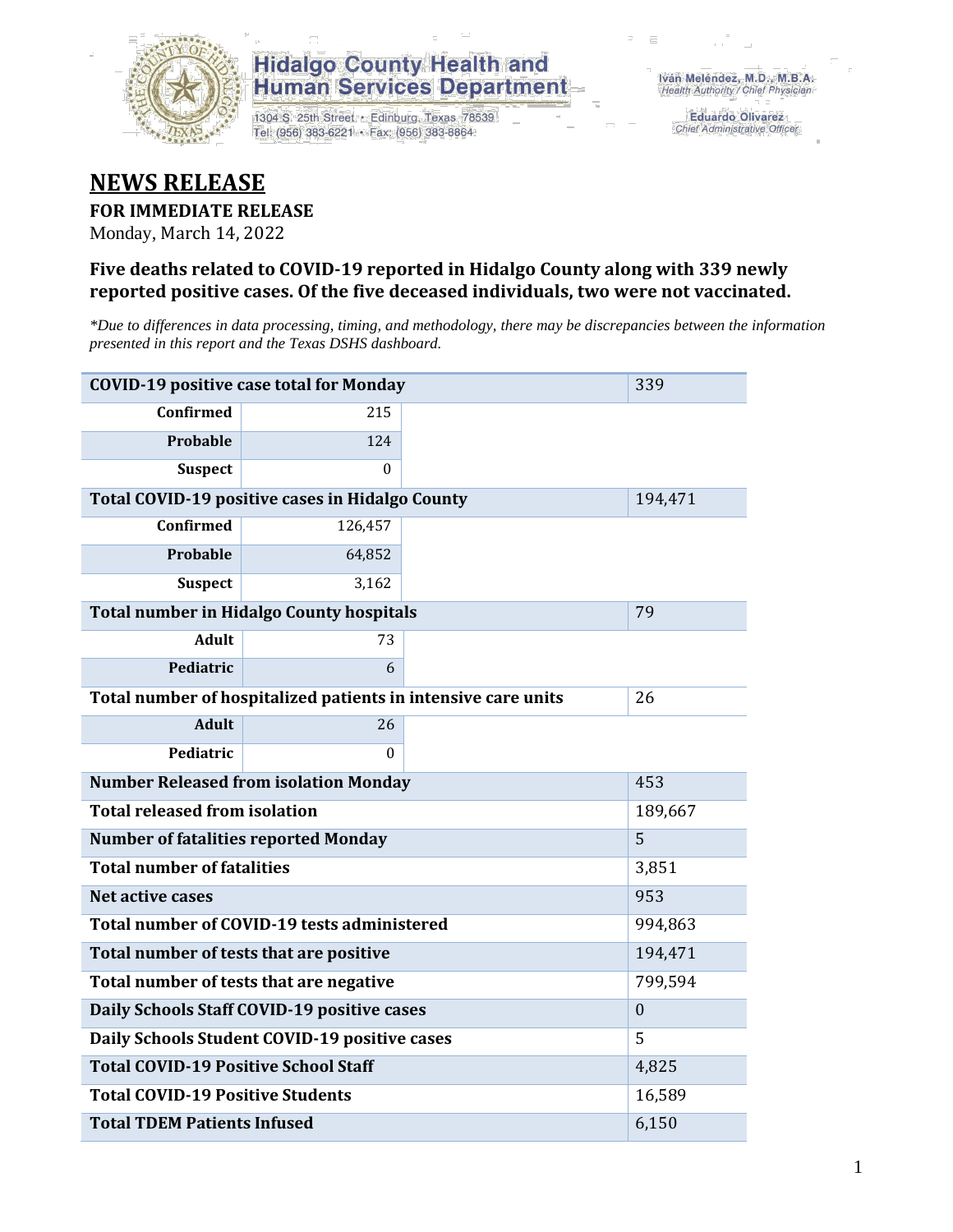

1304 S. 25th Street · Edinburg, Texas 78539 Tel: (956) 383-6221 · Fax: (956) 383-8864

Iván Meléndez, M.D., M.B.A. Health Authority / Chief Physician

> **Eduardo Olivarez** Chief Administrative Officer

*Hidalgo County uses the case status definition provided by the Texas Department of State Health Service's 2020 Epi Case Criteria Guide revised November 2020.*

- *1. Confirmed: A person who has tested positive through a molecular or PCR (oral or nasal swabs) test that looks for the presence of the virus's genetic material.*
- *2. Probable: A person who meets presumptive laboratory evidence through detection of COVID-19 by antigen test in a respiratory specimen.*
- *3. Suspect: A person who meets supported laboratory evidence through detection of specific antibodies in serum, plasma, whole body, and no prior history of being confirmed or probable case.*

*For more information of case status definition for COVID-19, please refer to:*

<https://www.dshs.state.tx.us/IDCU/investigation/epi-case-criteria-guide/2020-Epi-Case-Criteria-Guide.pdf>

| Gase Dieakuuwii by Age Gioup. |  |  |  |  |  |  |
|-------------------------------|--|--|--|--|--|--|
| <b>Number of Cases</b>        |  |  |  |  |  |  |
| 51                            |  |  |  |  |  |  |
| 46                            |  |  |  |  |  |  |
| 52                            |  |  |  |  |  |  |
| 44                            |  |  |  |  |  |  |
| 44                            |  |  |  |  |  |  |
| 45                            |  |  |  |  |  |  |
| 15                            |  |  |  |  |  |  |
| 42                            |  |  |  |  |  |  |
| 339                           |  |  |  |  |  |  |
|                               |  |  |  |  |  |  |

Case Breakdown by Age Group: The deaths include:

|   | <b>Age Range</b> | Gender | <b>City</b> |
|---|------------------|--------|-------------|
| 1 | 70+              | Male   | Undisclosed |
| 2 | $70+$            | Male   | Undisclosed |
| 3 | 60s              | Female | McAllen     |
| 4 | 60s              | Male   | McAllen     |
| 5 | 70+              | Male   | Weslaco     |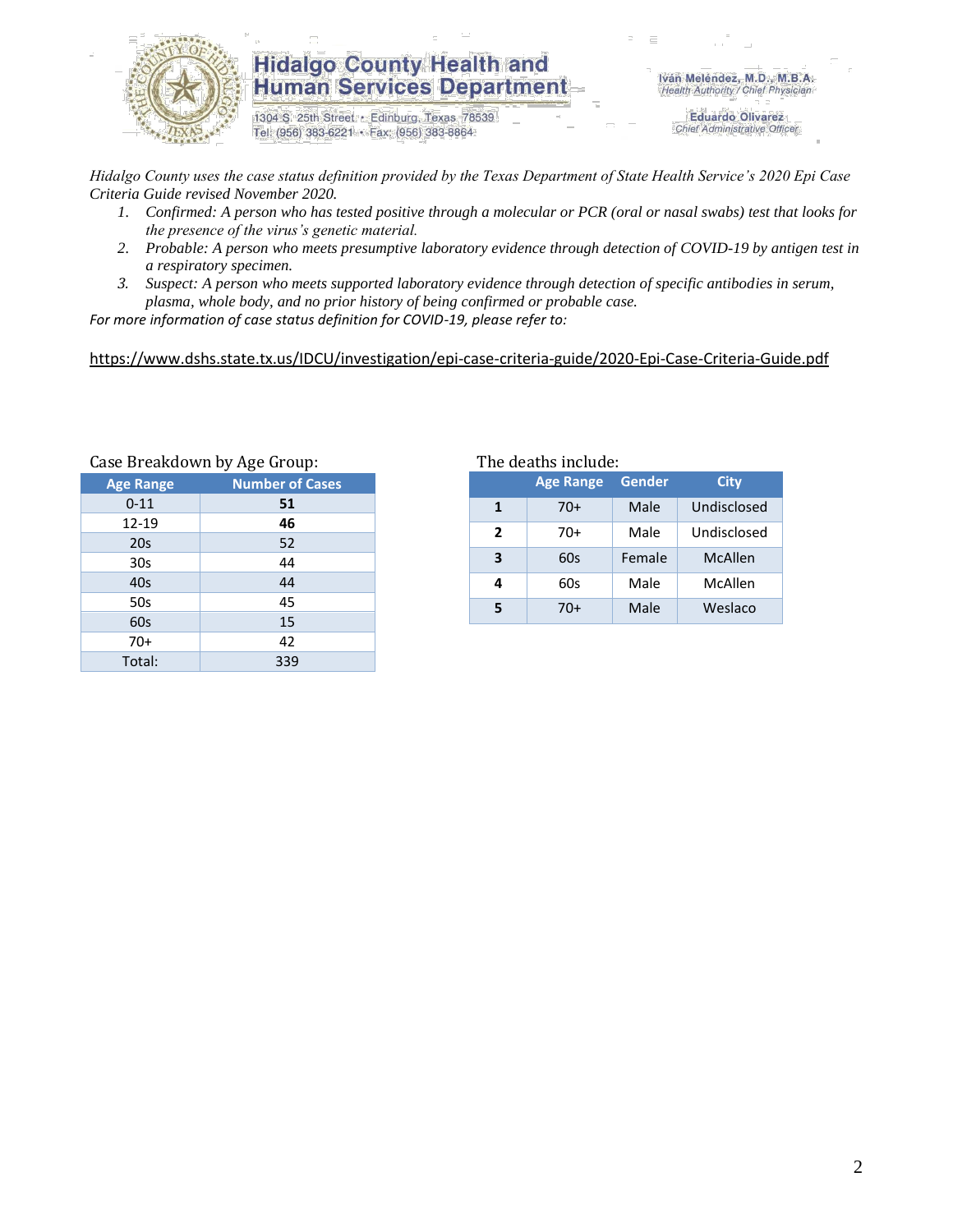

1304 S. 25th Street • Edinburg, Texas 78539<br>Tel: (956) 383-6221 • Fax: (956) 383-8864

Iván Meléndez, M.D., M.B.A.<br>Health Authority / Chief Physician

Eduardo Olivarez<br>Chief Administrative Officer

### Monday, March 14, 2022 positive cases include:

|                         | <b>Age Range</b> | <b>Gender</b> | <b>City</b> |     | <b>Age Range</b> | Gender    | <b>City</b> |
|-------------------------|------------------|---------------|-------------|-----|------------------|-----------|-------------|
| 1                       | $0 - 19$         | M             | Alamo       | 171 | $0 - 19$         | M         | Mercedes    |
| $\mathbf{2}$            | $0 - 19$         | F             | Alamo       | 172 | $0 - 19$         | F         | Mercedes    |
| 3                       | $0 - 19$         | F             | Alamo       | 173 | 20s              | F         | Mercedes    |
| 4                       | 20s              | F             | Alamo       | 174 | 20s              | M         | Mercedes    |
| 5                       | 20s              | F             | Alamo       | 175 | 40s              | F         | Mercedes    |
| 6                       | 20s              | F             | Alamo       | 176 | 40s              | M         | Mercedes    |
| $\overline{\mathbf{z}}$ | 20s              | F             | Alamo       | 177 | 50s              | F         | Mercedes    |
| 8                       | 50s              | M             | Alamo       | 178 | 50s              | F         | Mercedes    |
| 9                       | 50s              | F             | Alamo       | 179 | 60s              | M         | Mercedes    |
| 10                      | 20s              | F             | Alton       | 180 | $70+$            | F         | Mercedes    |
| 11                      | 20s              | F             | Alton       | 181 | $0 - 19$         | M         | Mission     |
| 12                      | $0 - 19$         | F             | Donna       | 182 | $0 - 19$         | M         | Mission     |
| 13                      | $0 - 19$         | M             | Donna       | 183 | $0 - 19$         | F         | Mission     |
| 14                      | $0 - 19$         | M             | Donna       | 184 | $0 - 19$         | F         | Mission     |
| 15                      | $0 - 19$         | F             | Donna       | 185 | $0 - 19$         | F         | Mission     |
| 16                      | $0 - 19$         | M             | Donna       | 186 | $0 - 19$         | F         | Mission     |
| 17                      | $0 - 19$         | M             | Donna       | 187 | $0 - 19$         | F         | Mission     |
| 18                      | 20s              | F             | Donna       | 188 | $0 - 19$         | M         | Mission     |
| 19                      | 20s              | F             | Donna       | 189 | $0 - 19$         | ${\sf M}$ | Mission     |
| 20                      | 20s              | M             | Donna       | 190 | $0 - 19$         | M         | Mission     |
| 21                      | 30 <sub>s</sub>  | F             | Donna       | 191 | $0 - 19$         | M         | Mission     |
| 22                      | 30 <sub>s</sub>  | F             | Donna       | 192 | $0 - 19$         | F         | Mission     |
| 23                      | 30 <sub>s</sub>  | M             | Donna       | 193 | $0 - 19$         | M         | Mission     |
| 24                      | 30s              | F             | Donna       | 194 | $0 - 19$         | M         | Mission     |
| 25                      | 40s              | F             | Donna       | 195 | $0 - 19$         | F         | Mission     |
| 26                      | 40s              | M             | Donna       | 196 | $0 - 19$         | M         | Mission     |
| 27                      | 50s              | F             | Donna       | 197 | $0 - 19$         | M         | Mission     |
| 28                      | 50s              | F.            | Donna       | 198 | 0-19             | F.        | Mission     |
| 29                      | 50s              | M             | Donna       | 199 | $0 - 19$         | M         | Mission     |
| 30                      | 50s              | F             | Donna       | 200 | $0 - 19$         | M         | Mission     |
| 31                      | 60s              | F             | Donna       | 201 | $0 - 19$         | F         | Mission     |
| 32                      | $70+$            | F             | Donna       | 202 | $0 - 19$         | F         | Mission     |
| 33                      | $70+$            | F             | Donna       | 203 | $0 - 19$         | F         | Mission     |
| 34                      | $0 - 19$         | M             | Edinburg    | 204 | $0 - 19$         | F         | Mission     |
| 35                      | $0 - 19$         | F             | Edinburg    | 205 | $0 - 19$         | M         | Mission     |
| 36                      | $0 - 19$         | F             | Edinburg    | 206 | $0 - 19$         | F         | Mission     |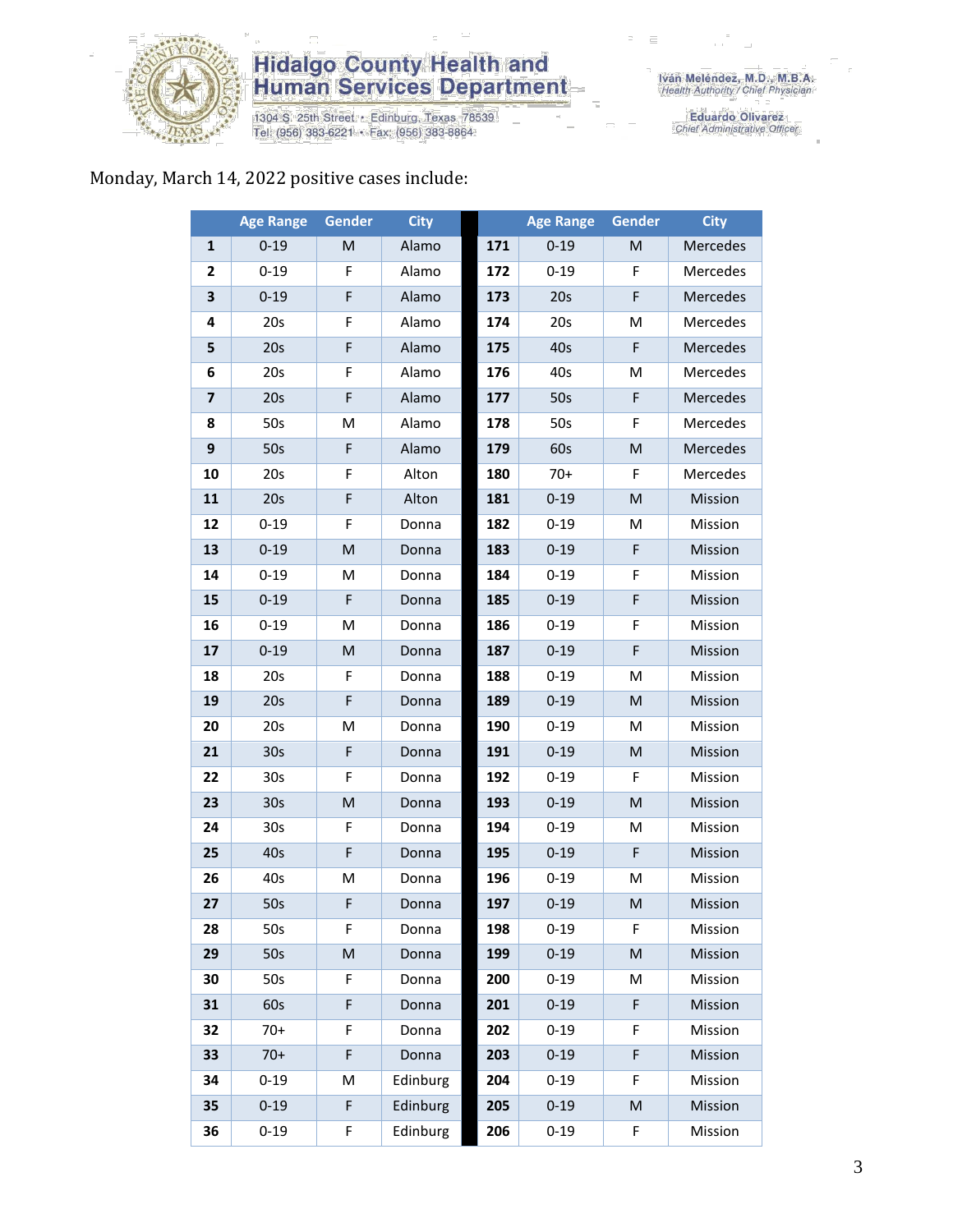

1304 S. 25th Street • Edinburg, Texas 78539<br>Tel: (956) 383-6221 • Fax: (956) 383-8864

Eduardo Olivarez<br>Chief Administrative Officer

| 37 | $0 - 19$        | M           | Edinburg | 207 | $0 - 19$        | F                                                                                                          | Mission |
|----|-----------------|-------------|----------|-----|-----------------|------------------------------------------------------------------------------------------------------------|---------|
| 38 | $0 - 19$        | M           | Edinburg | 208 | $0 - 19$        | M                                                                                                          | Mission |
| 39 | $0 - 19$        | F           | Edinburg | 209 | $0 - 19$        | F                                                                                                          | Mission |
| 40 | $0 - 19$        | M           | Edinburg | 210 | $0 - 19$        | M                                                                                                          | Mission |
| 41 | $0 - 19$        | M           | Edinburg | 211 | 20s             | M                                                                                                          | Mission |
| 42 | $0 - 19$        | F           | Edinburg | 212 | 20s             | F                                                                                                          | Mission |
| 43 | $0 - 19$        | M           | Edinburg | 213 | 20s             | F                                                                                                          | Mission |
| 44 | $0 - 19$        | М           | Edinburg | 214 | 20s             | M                                                                                                          | Mission |
| 45 | $0 - 19$        | $\mathsf F$ | Edinburg | 215 | 20s             | M                                                                                                          | Mission |
| 46 | 20s             | M           | Edinburg | 216 | 20s             | F                                                                                                          | Mission |
| 47 | 20s             | M           | Edinburg | 217 | 20s             | M                                                                                                          | Mission |
| 48 | 20s             | M           | Edinburg | 218 | 20s             | M                                                                                                          | Mission |
| 49 | 30 <sub>s</sub> | F           | Edinburg | 219 | 20s             | F                                                                                                          | Mission |
| 50 | 30 <sub>s</sub> | F           | Edinburg | 220 | 20s             | M                                                                                                          | Mission |
| 51 | 30 <sub>s</sub> | M           | Edinburg | 221 | 20s             | M                                                                                                          | Mission |
| 52 | 30 <sub>s</sub> | M           | Edinburg | 222 | 20s             | M                                                                                                          | Mission |
| 53 | 30 <sub>s</sub> | $\mathsf F$ | Edinburg | 223 | 20s             | M                                                                                                          | Mission |
| 54 | 30 <sub>s</sub> | M           | Edinburg | 224 | 20s             | M                                                                                                          | Mission |
| 55 | 30s             | F           | Edinburg | 225 | 20s             | F                                                                                                          | Mission |
| 56 | 40s             | F           | Edinburg | 226 | 30 <sub>s</sub> | F                                                                                                          | Mission |
| 57 | 40s             | M           | Edinburg | 227 | 30 <sub>s</sub> | F                                                                                                          | Mission |
| 58 | 40s             | F           | Edinburg | 228 | 30 <sub>s</sub> | F                                                                                                          | Mission |
| 59 | 40s             | ${\sf M}$   | Edinburg | 229 | 30 <sub>s</sub> | M                                                                                                          | Mission |
| 60 | 40s             | F           | Edinburg | 230 | 30 <sub>s</sub> | M                                                                                                          | Mission |
| 61 | 40s             | M           | Edinburg | 231 | 30 <sub>s</sub> | F                                                                                                          | Mission |
| 62 | 40s             | F           | Edinburg | 232 | 30s             | M                                                                                                          | Mission |
| 63 | 50s             | $\mathsf F$ | Edinburg | 233 | 30 <sub>s</sub> | $\mathsf{M}% _{T}=\mathsf{M}_{T}\!\left( a,b\right) ,\ \mathsf{M}_{T}=\mathsf{M}_{T}\!\left( a,b\right) ,$ | Mission |
| 64 | 50s             | M           | Edinburg | 234 | 30 <sub>s</sub> | F                                                                                                          | Mission |
| 65 | 50s             | F           | Edinburg | 235 | 30 <sub>s</sub> | F                                                                                                          | Mission |
| 66 | 50s             | F           | Edinburg | 236 | 30 <sub>s</sub> | M                                                                                                          | Mission |
| 67 | 50s             | F           | Edinburg | 237 | 30 <sub>s</sub> | M                                                                                                          | Mission |
| 68 | 50s             | F           | Edinburg | 238 | 30 <sub>s</sub> | F                                                                                                          | Mission |
| 69 | 50s             | $\mathsf F$ | Edinburg | 239 | 30 <sub>s</sub> | F                                                                                                          | Mission |
| 70 | 50s             | F           | Edinburg | 240 | 30 <sub>s</sub> | M                                                                                                          | Mission |
| 71 | 50s             | M           | Edinburg | 241 | 40s             | F                                                                                                          | Mission |
| 72 | $0 - 19$        | M           | Hidalgo  | 242 | 40s             | F                                                                                                          | Mission |
| 73 | $0 - 19$        | M           | Hidalgo  | 243 | 40s             | F                                                                                                          | Mission |
| 74 | $0 - 19$        | F           | Hidalgo  | 244 | 40s             | M                                                                                                          | Mission |
| 75 | $0 - 19$        | F           | Hidalgo  | 245 | 40s             | F                                                                                                          | Mission |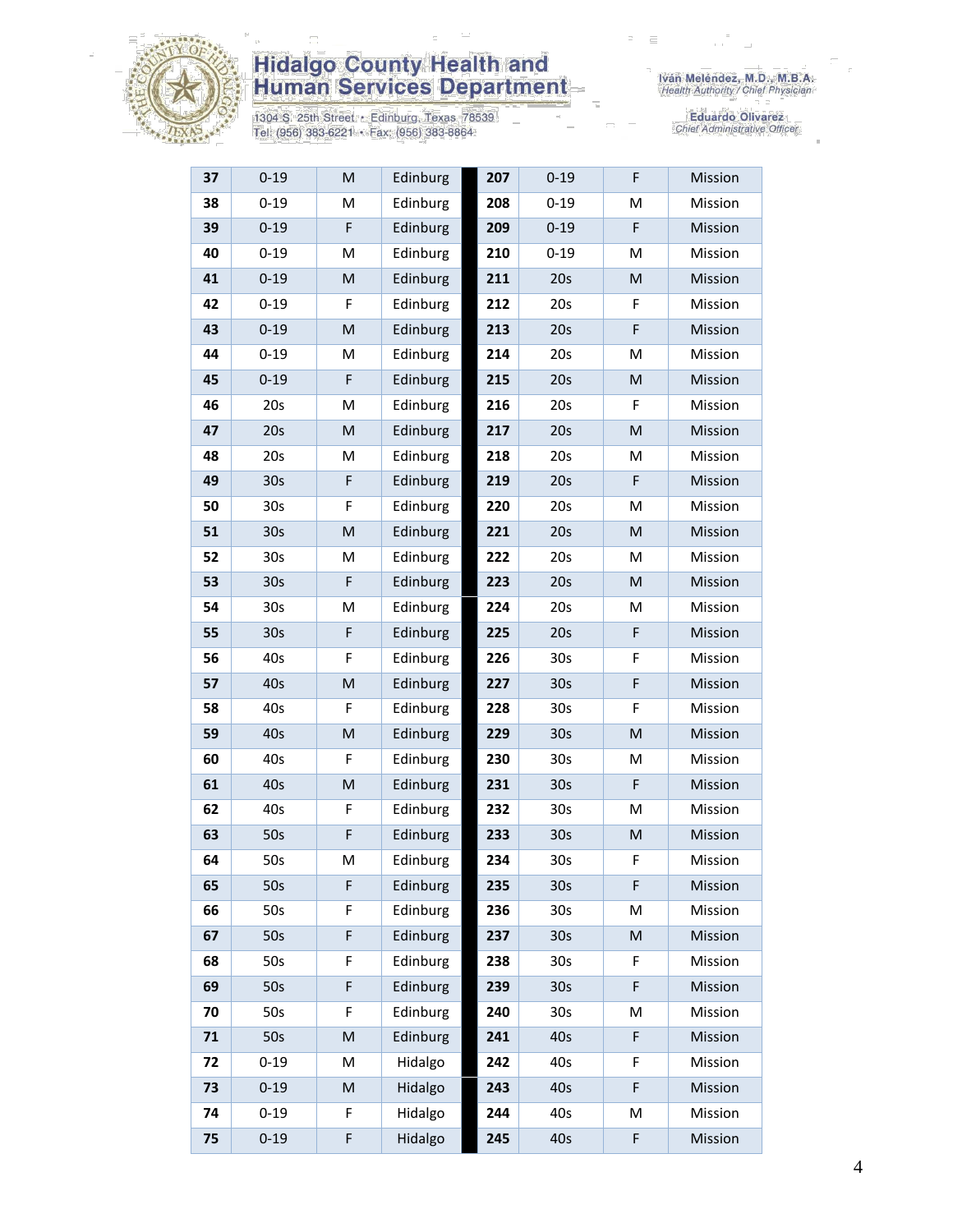

1304 S. 25th Street • Edinburg, Texas 78539<br>Tel: (956) 383-6221 • Fax: (956) 383-8864

Iván Meléndez, M.D., M.B.A.<br>Health Authority / Chief Physician

Eduardo Olivarez<br>Chief Administrative Officer

| 76  | 30s             | M            | Hidalgo | 246 | 40s             | M         | Mission |
|-----|-----------------|--------------|---------|-----|-----------------|-----------|---------|
| 77  | 30 <sub>s</sub> | M            | Hidalgo | 247 | 40s             | ${\sf M}$ | Mission |
| 78  | 40s             | M            | Hidalgo | 248 | 40s             | F         | Mission |
| 79  | 40s             | F            | Hidalgo | 249 | 50s             | F         | Mission |
| 80  | 40s             | F            | Hidalgo | 250 | 50s             | M         | Mission |
| 81  | $0 - 19$        | F            | McAllen | 251 | 50s             | M         | Mission |
| 82  | $0 - 19$        | F            | McAllen | 252 | 50s             | F         | Mission |
| 83  | $0 - 19$        | M            | McAllen | 253 | 50s             | M         | Mission |
| 84  | $0 - 19$        | M            | McAllen | 254 | 50s             | F         | Mission |
| 85  | $0 - 19$        | F            | McAllen | 255 | 50s             | F         | Mission |
| 86  | $0 - 19$        | U            | McAllen | 256 | 50s             | F         | Mission |
| 87  | $0 - 19$        | F            | McAllen | 257 | 60s             | F         | Mission |
| 88  | $0 - 19$        | M            | McAllen | 258 | 60s             | F         | Mission |
| 89  | $0 - 19$        | M            | McAllen | 259 | 60s             | F         | Mission |
| 90  | $0 - 19$        | F            | McAllen | 260 | 60s             | F         | Mission |
| 91  | $0 - 19$        | F            | McAllen | 261 | $70+$           | F         | Mission |
| 92  | $0 - 19$        | F            | McAllen | 262 | $70+$           | F         | Mission |
| 93  | 20s             | F            | McAllen | 263 | $0 - 19$        | M         | Pharr   |
| 94  | 20s             | M            | McAllen | 264 | $0 - 19$        | M         | Pharr   |
| 95  | 20s             | M            | McAllen | 265 | $0 - 19$        | F         | Pharr   |
| 96  | 20s             | F            | McAllen | 266 | $0 - 19$        | F         | Pharr   |
| 97  | 20s             | M            | McAllen | 267 | $0 - 19$        | M         | Pharr   |
| 98  | 20s             | F            | McAllen | 268 | $0 - 19$        | F         | Pharr   |
| 99  | 20s             | M            | McAllen | 269 | $0 - 19$        | $\sf U$   | Pharr   |
| 100 | 20s             | F            | McAllen | 270 | $0 - 19$        | M         | Pharr   |
| 101 | 20s             | F            | McAllen | 271 | 20s             | F         | Pharr   |
| 102 | 30 <sub>s</sub> | F            | McAllen | 272 | 20s             | M         | Pharr   |
| 103 | 30 <sub>s</sub> | $\mathsf{M}$ | McAllen | 273 | 20s             | F         | Pharr   |
| 104 | 30 <sub>s</sub> | М            | McAllen | 274 | 20s             | M         | Pharr   |
| 105 | 30 <sub>s</sub> | F            | McAllen | 275 | 20s             | F         | Pharr   |
| 106 | 30 <sub>s</sub> | F            | McAllen | 276 | 20s             | M         | Pharr   |
| 107 | 30 <sub>s</sub> | F            | McAllen | 277 | 20s             | M         | Pharr   |
| 108 | 30s             | М            | McAllen | 278 | 20s             | M         | Pharr   |
| 109 | 30 <sub>s</sub> | F            | McAllen | 279 | 30 <sub>s</sub> | F         | Pharr   |
| 110 | 40s             | F            | McAllen | 280 | 40s             | F         | Pharr   |
| 111 | 40s             | F            | McAllen | 281 | 40s             | M         | Pharr   |
| 112 | 40s             | F            | McAllen | 282 | 40s             | F         | Pharr   |
| 113 | 40s             | M            | McAllen | 283 | 40 <sub>s</sub> | M         | Pharr   |
| 114 | 40s             | M            | McAllen | 284 | 50s             | M         | Pharr   |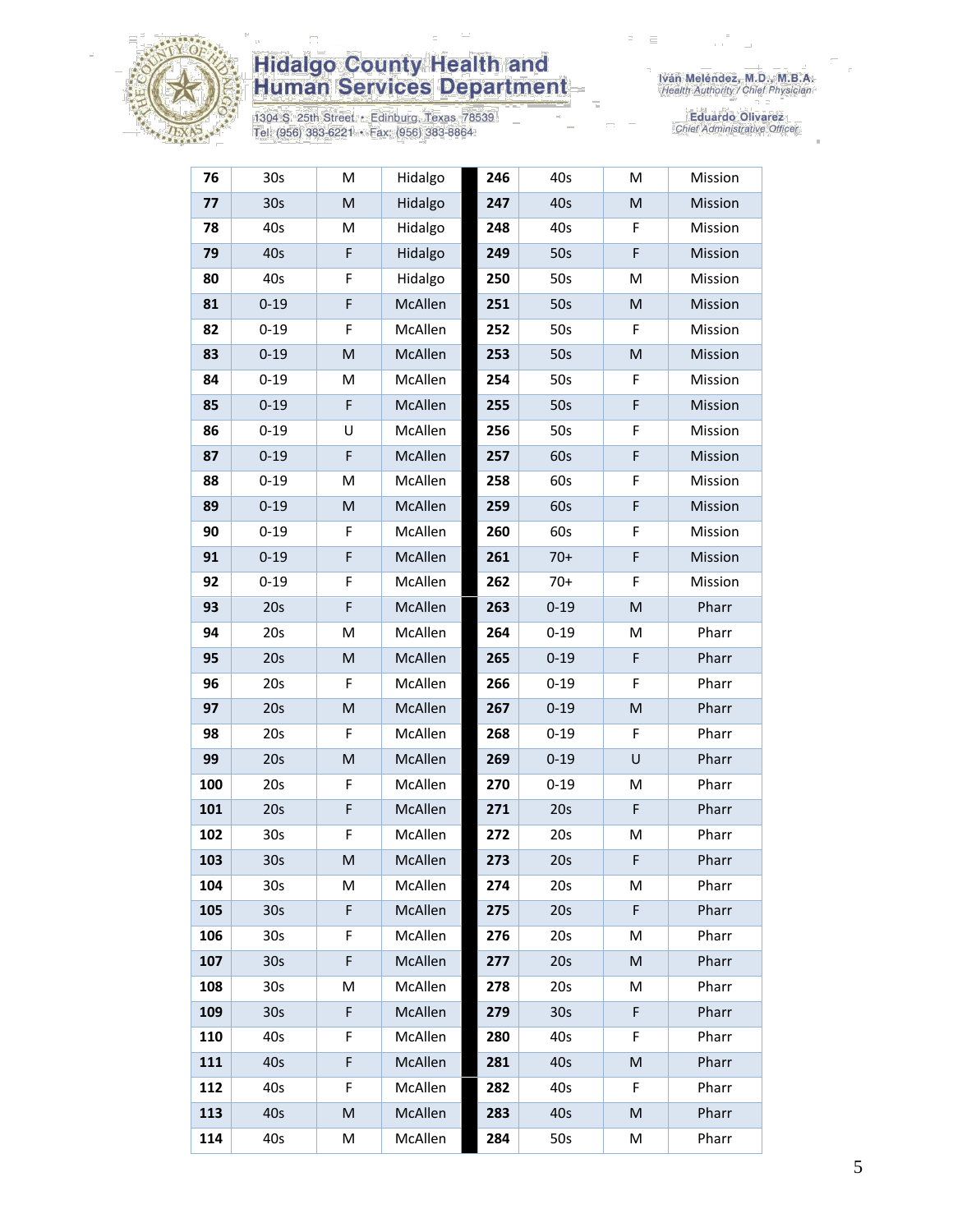

1304 S. 25th Street • Edinburg, Texas 78539<br>Tel: (956) 383-6221 • Fax: (956) 383-8864

Eduardo Olivarez<br>Chief Administrative Officer

| 115 | 40s   | M           | McAllen | 285 | 50s             | F | Pharr       |
|-----|-------|-------------|---------|-----|-----------------|---|-------------|
| 116 | 40s   | F           | McAllen | 286 | 50s             | F | Pharr       |
| 117 | 40s   | M           | McAllen | 287 | 50s             | F | Pharr       |
| 118 | 40s   | M           | McAllen | 288 | 50s             | F | Pharr       |
| 119 | 40s   | M           | McAllen | 289 | 50s             | M | Pharr       |
| 120 | 50s   | М           | McAllen | 290 | 50s             | M | Pharr       |
| 121 | 50s   | M           | McAllen | 291 | 60s             | F | Pharr       |
| 122 | 50s   | F           | McAllen | 292 | $70+$           | F | Pharr       |
| 123 | 50s   | $\mathsf F$ | McAllen | 293 | $0 - 19$        | M | San Juan    |
| 124 | 50s   | Μ           | McAllen | 294 | $0 - 19$        | F | San Juan    |
| 125 | 50s   | F           | McAllen | 295 | $0 - 19$        | F | San Juan    |
| 126 | 50s   | M           | McAllen | 296 | 20s             | М | San Juan    |
| 127 | 50s   | F           | McAllen | 297 | 20s             | M | San Juan    |
| 128 | 50s   | F           | McAllen | 298 | 30 <sub>s</sub> | М | San Juan    |
| 129 | 60s   | F           | McAllen | 299 | 30 <sub>s</sub> | F | San Juan    |
| 130 | 60s   | M           | McAllen | 300 | 30 <sub>s</sub> | M | San Juan    |
| 131 | 60s   | M           | McAllen | 301 | 30 <sub>s</sub> | M | San Juan    |
| 132 | 60s   | F           | McAllen | 302 | 40s             | F | San Juan    |
| 133 | 60s   | F           | McAllen | 303 | $0 - 19$        | F | Undisclosed |
| 134 | 60s   | M           | McAllen | 304 | $0 - 19$        | F | Undisclosed |
| 135 | 60s   | F           | McAllen | 305 | $0 - 19$        | F | Undisclosed |
| 136 | 60s   | F           | McAllen | 306 | $0 - 19$        | М | Undisclosed |
| 137 | $70+$ | $\mathsf F$ | McAllen | 307 | $0 - 19$        | M | Undisclosed |
| 138 | $70+$ | Μ           | McAllen | 308 | $0 - 19$        | M | Undisclosed |
| 139 | $70+$ | F           | McAllen | 309 | $0 - 19$        | F | Undisclosed |
| 140 | $70+$ | F           | McAllen | 310 | $0 - 19$        | F | Undisclosed |
| 141 | $70+$ | M           | McAllen | 311 | $0 - 19$        | F | Undisclosed |
| 142 | $70+$ | F           | McAllen | 312 | $0 - 19$        | F | Undisclosed |
| 143 | $70+$ | F           | McAllen | 313 | $0 - 19$        | M | Undisclosed |
| 144 | $70+$ | M           | McAllen | 314 | 20s             | F | Undisclosed |
| 145 | $70+$ | F           | McAllen | 315 | 20s             | F | Undisclosed |
| 146 | $70+$ | M           | McAllen | 316 | 30 <sub>s</sub> | M | Undisclosed |
| 147 | $70+$ | M           | McAllen | 317 | 30s             | F | Undisclosed |
| 148 | $70+$ | F           | McAllen | 318 | 40s             | F | Undisclosed |
| 149 | $70+$ | M           | McAllen | 319 | 40s             | M | Undisclosed |
| 150 | $70+$ | M           | McAllen | 320 | 40s             | F | Undisclosed |
| 151 | $70+$ | M           | McAllen | 321 | 40s             | F | Undisclosed |
| 152 | $70+$ | M           | McAllen | 322 | 50s             | M | Undisclosed |
| 153 | $70+$ | F           | McAllen | 323 | 50s             | F | Undisclosed |